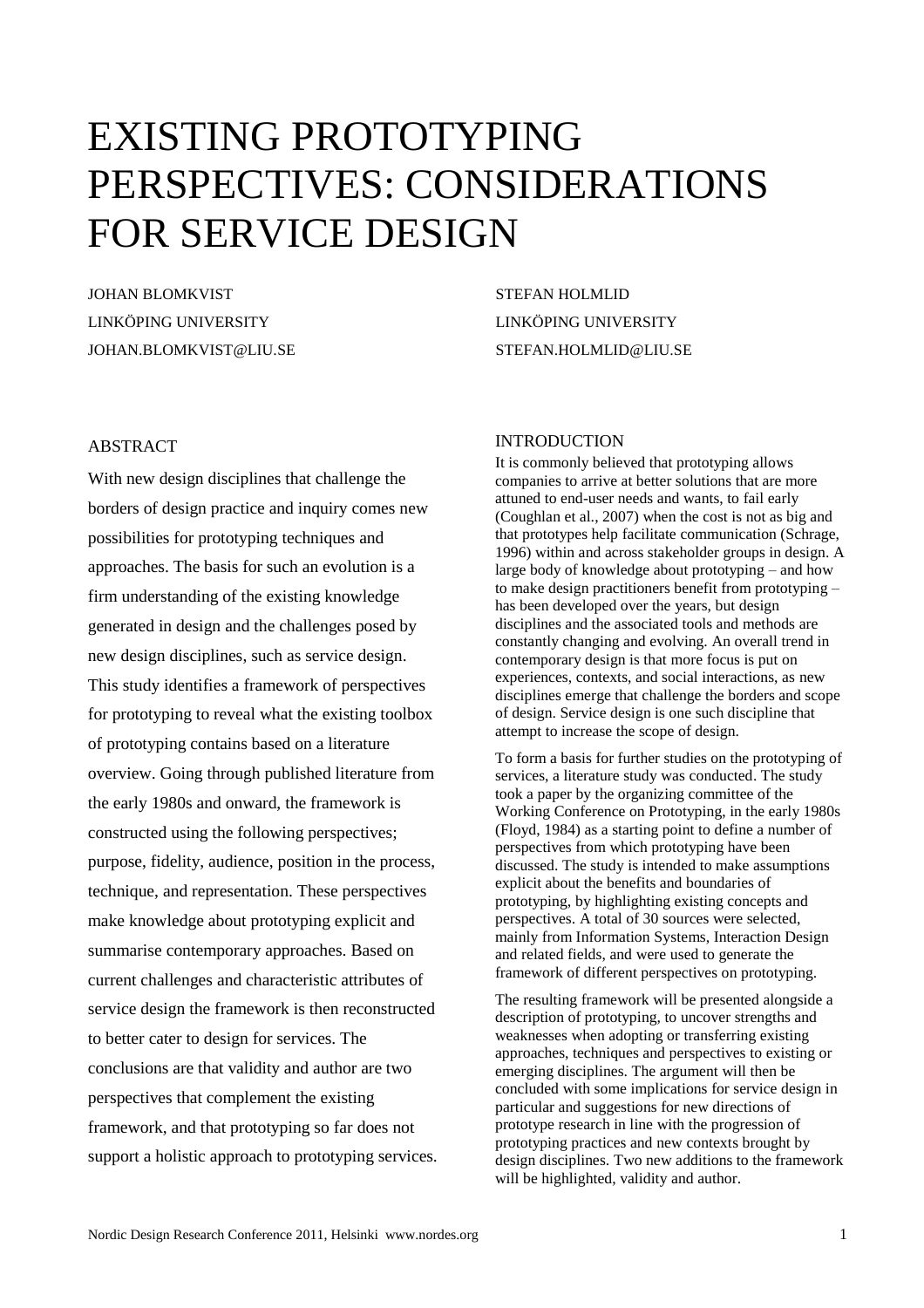## PROTOTYPING VOCABULARY

When trying to make knowledge explicit, the conceptualisation and terminology is important. The word prototype roughly means a "first or primitive form" and comes from the Greek word *prototypos* which is a compound of the word *proto* "first" and *typos* "impression" (Harper, n.d.). Besides the more general meaning of the word as the most typical or representative instance of a category, it is also used in cognitive science and linguistics with a similar meaning to denote a graded categorisation mode.

Definitions of prototype and prototyping vary of course, not the least since it means different things in different design domains such as architecture, graphic design and fashion (Beaudouin-Lafon & Mackay, 2007). Some consensus can however be identified in a number of central constituents that recur in the literature. Most definitions, be they formal or informal, mention prototypes as representations, embodiments or manifestations. What they represent is commonly said to be ideas, described as hypotheses or assumptions about the future. A third element of most definitions is that it must be possible to test the ideas that the prototype represent, i.e. to evaluate the degree to which the prototype succeeds to meet specified criteria.

# A SHORT HISTORY OF PROTOTYPING IN INFORMATION SYSTEMS

In design, all prototypes are arguably part of a subset of representations, all of which are especially important in design fields that work with intangible objects, such as (partly) interaction design (Holmlid, 2007) and service design. Long before the term was used in software development, it was used in a design context in the shape of architectural models to provide early and inexpensive insights into the impression of a building"s structure and in product and graphic design (Wong, 1992), as noted by Holmquist; "representations in interaction design rest on a foundation of practice developed in fields such as product design and graphic design." (2005, p. 50)

In software development, research into prototyping started as an academic idea (Budde & Züllighoven, 1992) that was later spread to practice. The origin can be traced back to 1977 where the technique was introduced in pedagogical terms: "[i]n the prototype strategy, an initial and usually highly simplified prototype version of the system is designed, implemented, tested and brought into operation. Based on the experience gained in the operation of the first prototype, a revised requirement is established, and a second prototype designed and implemented." (Bally et al., 1977, p. 23).

In 1986 the ideas on prototyping had matured a bit. "During the past few years there has been an ever increasing awareness that a static paper description of a computer-based information system, however formally specified or rigorously defined, is far from adequate for

communicating the dynamics of the situation." (Mayhew & Dearnley, 1986, p. 481). During the 1980s the research questions concerning prototyping was mainly conceptual, prototyping was researched from perspectives such as "How is prototyping related to more traditional approaches?", "What are the types of prototyping?" and "How should one apply prototyping in different contexts?" (Ilvari & Karjalainen, 1989, p32).

Prototyping has gradually formalised itself into a wellknown practice after a lot of initial classification and framing, not to mention questioning of its usefulness and benefits. In all though, knowledge about prototyping appears to have withstood both time and academic scrutiny (Alavi, 1984; Ilvari & Karjalainen, 1989). Also the practice and application of the knowledge has survived and is now firmly rooted in the approaches utilised by designers.

# PROTOTYPING SERVICES

Prototyping seems to be little known within the service sciences. In the book by Hollins and Hollins (1991), concerning the management of design in services, very little is mentioned about prototyping. In passing, prototyping is mentioned as part of the implementation stage. In an interview study with practicing service designers (Blomkvist & Holmlid, 2010) a number of challenges for prototyping services as opposed to products were mentioned. Those challenges were associated with *inconsistency* in service delivery, *authenticity* of behaviours and contexts, *validity* of the evaluation environment, *intangibility* of services as design material and the influence of *time* on the service experience.

For prototyping of services, the validity perspective is especially interesting and will be further developed here. Another study focussing on design practitioners (Blomkvist & Holmlid, 2011) highlighted the perspective of who *authors* service prototypes, which will also be elaborated on in later sections. The reported challenges are associated with specific attributes of services. One aspect of services is that they many times take place in physical locations that affect the service experience. Such places have been called servicescapes.

#### **SERVICESCAPES**

Service experiences that occur across multiple stakeholders, and over time, are affected in numerous ways. The physical surroundings of a service have been called servicescapes, in which cognition, behaviour, and experiences are influenced (at least) by the following dimensions (Bitner, 1992);

- ambient conditions
- spatial layout and functionality
- signs, symbols, and artefacts
- service typology and environmental dimensions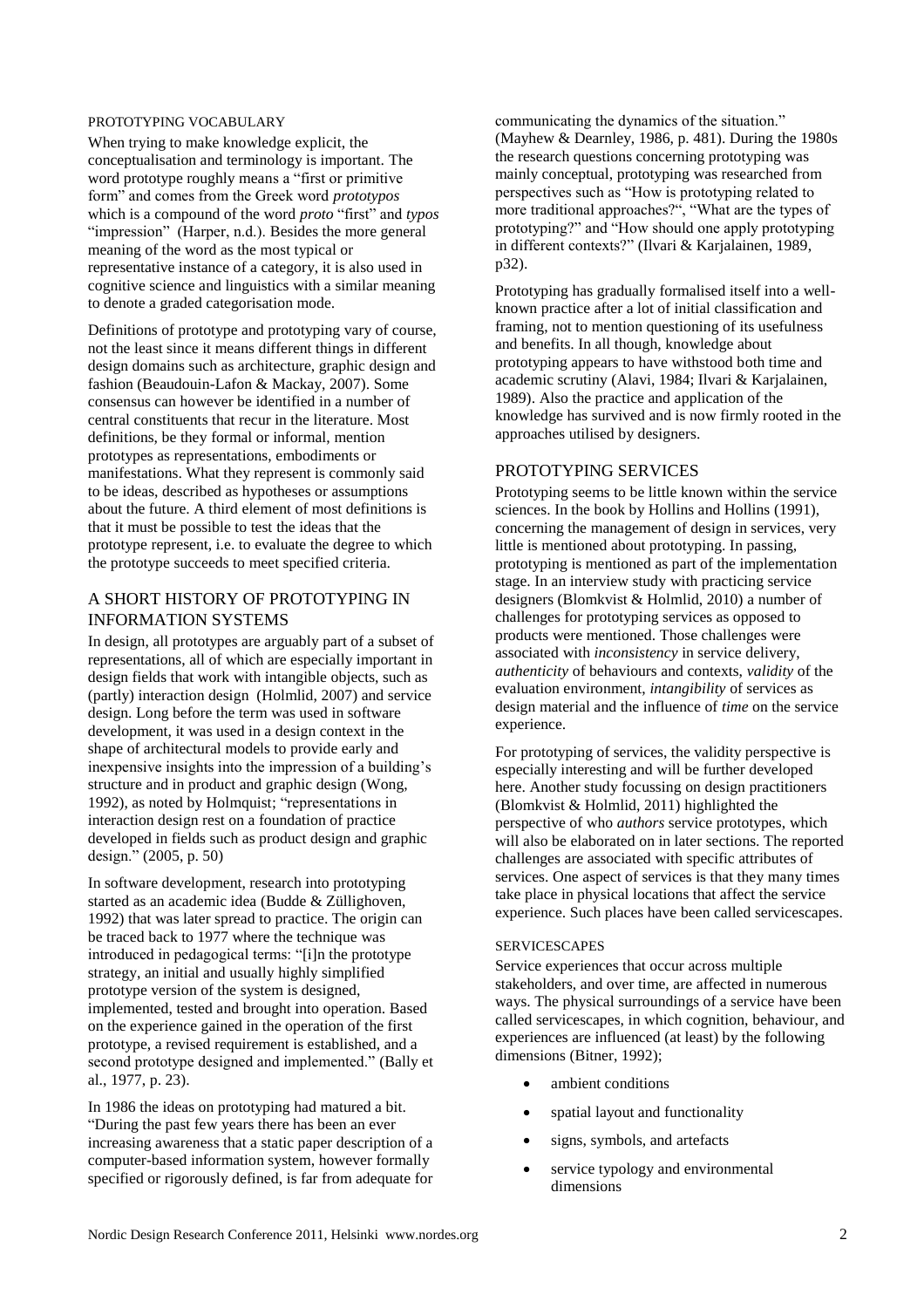*Ambient conditions* include factors that affect "perceptions of and human responses to the environment" (Bitner, 1992, p. 65). Examples include temperature, lighting, smells, noise and the like that effect the five senses. As such they are not always consciously registered by people but still affect them to a large extent. *Spatial layout and functionality* represent the physical artefacts, their placement and relation to other objects in the room, and how well they allow people to fulfil their goals or mediate their actions.

*Signs, symbols, and artefacts* are communication signals that direct the attention and inform users in the servicescape. The quality (material) of these communication labels and signs affect the overall impression of users. Also materials that are not explicitly meant to communicate a message, contain information that are interpreted by users. *Service typology and environmental dimensions* roughly concern the total configuration of the servicescape. Even small changes in the environment have implications for behaviours, such as changing the flow of transactions and supporting certain types of social behaviours. (Bitner, 1992)

One cannot always consider all of these aspects of servicescapes when designing a prototype, but some aspects might be more dangerous to overlook than others, and sometimes unforeseen details might mean the difference between a successful implementation and total failure. With this in mind, an existing framework of prototyping perspectives will be presented based on the literature study. This framework will reveal areas where prototyping needs to be enforced or changed to facilitate design disciplines such as service design.

# PROTOTYPE PERSPECTIVES

When it comes to prototypes, one of the most rigorous classifications has been made by Lim et al. (2008) using the metaphor of *filters* as one dimension and *manifestations of design ideas* as the other dimension of what they called the anatomy of prototypes. Figure 1 is a visualization of the components and the relations in the anatomy suggested by (Lim et al., 2008). In their conception of prototypes, parts of the whole "idea" are filtered through to allow different aspects of the design to manifest in the tangible prototype. Doing so allows for the different aspects to be explored or tested. This conception is a helpful expression of what makes prototypes important in design. It illustrates how, when you start building, the idea is refined, corrected and developed (or refused), based on how the manifestation talks back (Schön, 1983) at different levels. There are however different types of prototypes and varying purposes that accompany the different prototypes.

A categorisation of prototype perspectives in interactive systems can be found in Beaudouin-Lafon & Mackay (2007). Their proposed dimensions of prototypes were;

 *representation*, describing what kind of prototype and what form

- *precision*, referring to the level of detail in the prototype"s representation
- *interactivity*, describing the level of interactivity available to users, and
- *evolution*, that looks at the whole expected life cycle of the prototype.

Another way of classifying prototypes is to divide them according to what they, in their role as prototypes, represent (i.e. what prototypes prototype). Houde & Hill (1997) suggests that designers mainly use prototypes to address one of the three dimensions; look and feel, role, or implementation. In their model, integrated prototypes can also be utilized to explore a balance of aspects between all three dimensions. In the framework suggested by Lim et al. the look and feel dimension would be ordered under manifestations, while the two other dimensions – role and implementation – would correspond to filter properties.



Figure 1: Prototype dimensions in relation to design idea (interpreted from Lim et al., 2008).

# PROTOTYPING FRAMEWORK

The constituents of the framework are the result of the literature study and the central themes that concern prototypes and the practice of prototyping that are repeated there. The framework will function as a context for the following sections where service attributes and service prototyping challenges are contrasted with the framework, followed by a discussion pointing to some interesting future areas of inquiry.

The perspectives are not mutually exclusive. Rather, they are interdependent and of different levels of importance to different practices of design. In practice, there are always constraints of different kinds such as budget, scope, and time, which influence the practical possibilities of prototyping and prototypes. The perspectives in the framework are; position in process, purpose, audience, technique, fidelity, and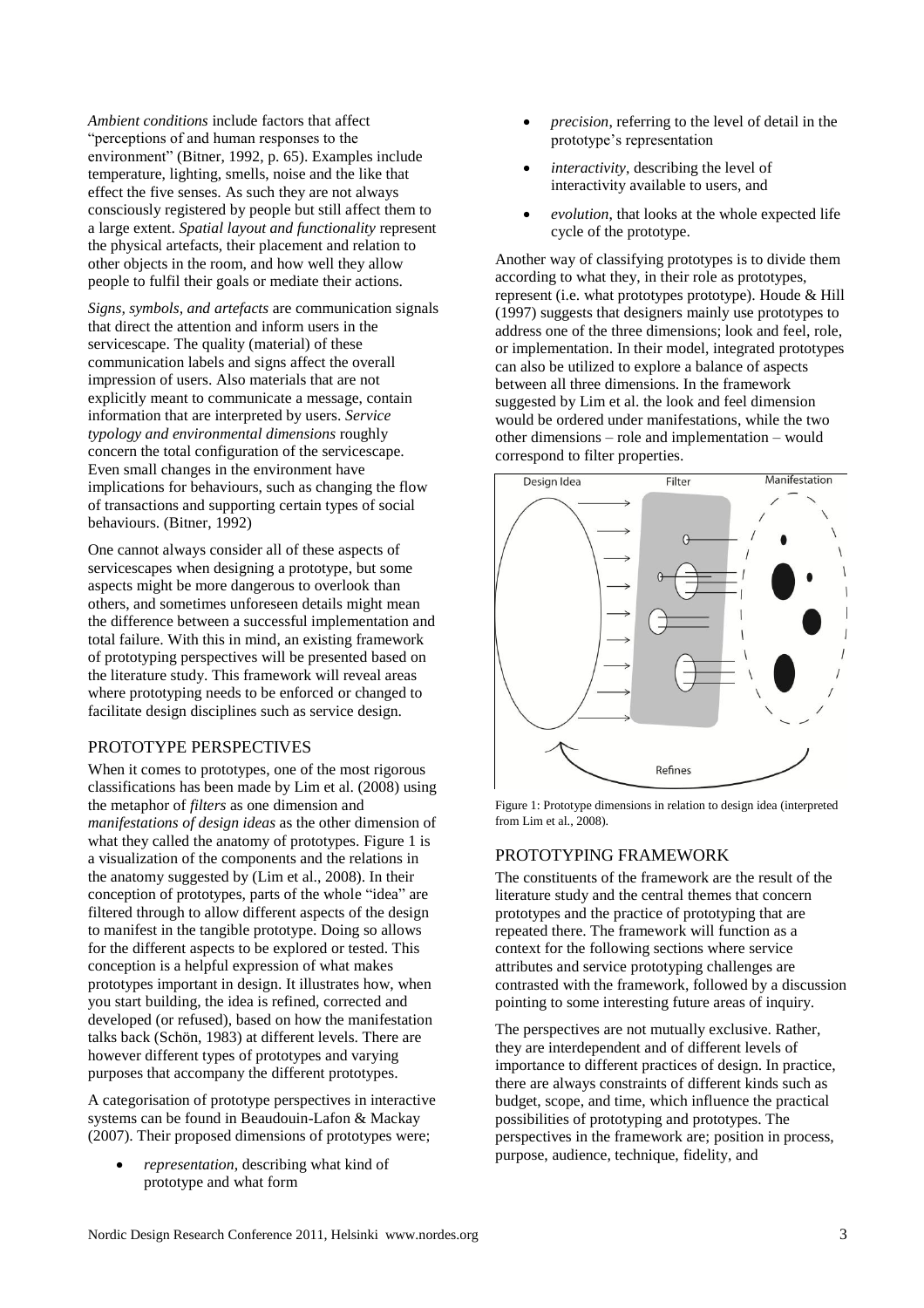representation. The parts of the framework will be discussed in detail in the following sections.

# POSITION IN PROCESS

As stated earlier, prototyping is sometimes defined as the activities performed during a specific part of the design process (Floyd, 1984). In that sense, prototyping can be seen as an approach or mind-set rather than a set of tools or activities. It can also be interpreted as an event that happens at a particular time in the process, following a research phase and possibly a phase of idea generation, and preceding the implementation phase.

Most methods developed to represent and visualize in design can be used for prototyping. Sketching is one such method that in many ways resembles prototyping. What separates them have been said to be the position in the process (Buxton, 2007). Early on, sketching is a quick and inexpensive way to represent ideas and test them, but as projects go on, sketches are replaced by prototypes that are more detailed and elaborate. Some consider only very high fidelity prototypes as actual prototypes, while others conceive of prototypes more as "learning tools" that may exist on any level of resolution (Coughlan et al., 2007).

There seems to be a connection between purpose and position in process, in that early on, prototypes are used more to explore and evaluate, and later on to communicate ideas to an audience (Voss & Zomerdijk, 2007). Rapid prototyping is part of IDEOs design philosophy and culture, which means that prototyping is part of the process from the beginning of projects (Thomke & Nimgade, 2000). This means that early on, prototypes must be really quick and rough, not to slow down the momentum of projects. The rapid prototyping approach is now widespread and sometimes means that prototyping is an on-going activity throughout the design process. The character of prototypes in such projects changes with time by becoming increasingly elaborate and detailed. There is research that suggests that single prototype approaches, such as traditional rapid prototyping, is inferior to using many parallel prototypes simultaneously, and that the result is rated higher and as more divergent (Dow et al., 2009).

# PURPOSE

The purpose of prototyping is a perspective dealing with what aspects that are being prototyped. This is what Houde & Hill talked about when they said that designers need to be aware during every step of the prototyping process of what they are actually prototyping (Houde & Hill, 1997). Questioning the actual purpose of prototypes is commonly overlooked (Schneider, 1996). The purpose should nevertheless be a highly prioritized perspective, since it inevitably dictates the terms of how prototypes are constructed. The purpose also changes with design disciplines, i.e. motivations behind industrial design prototypes are presumably different from interaction design prototypes

and it also changes depending on what the prototyping culture looks like (Schrage, 1996).

Depending on background and current occupation, different purposes of prototyping are held forward as more prominent than others in the literature. Three main themes have occurred more often than others; *exploring*, *evaluating*, *and communicating*, (see e.g. Buchenau & Fulton Suri, 2000; Schneider, 1996; Smith & Dunckley, 2002; Voss & Zomerdijk, 2007). When the purpose is to explore, ideas might only be hunches or intuitions that the designer wants to try out. Exploring prototypes are especially used in early stages and well-suited in rapid prototyping projects. If the purpose is to explore some aspects or ideas about concepts, prototyping must be adjusted to generate feedback, inspire, and reveal new information. Unlike exploring prototypes, evaluating prototypes are based on more elaborate design ideas, and generally envision a more explicit hypothesis, encompassed by assumptions about what it should achieve. This division is also relevant in relation to two other concepts that govern choices of purpose. Those are *process* prototypes, focusing on the development activity, such as generating ideas or knowledge, and *product* prototyping, which focus on the result of prototyping activities (Bäumer et al., 1996).

When prototypes mainly function as tools for communication, the purpose may be more tilted towards presentation and persuasion than evaluating or learning. The design idea is manifested, in this kind of prototype, to suggest new directions of projects, to make sure that all the stakeholders are talking about the same thing, or simply to receive input about improvements.

Returning once again to the framework of Houde & Hill (1997), which mainly concern prototypes and not prototyping, it is important to be clear about the purpose of the prototype to make evaluation possible. If the prototype mainly explores the artefact's role in a context, then the successfulness of the prototype should be measured based on the perceived quality of the role dimension. These dimensions are only useful as long as the prototype can be divided sensibly into any of the three dimensions. The research of Houde & Hill considered in this thesis, has concerned how the prototype is used and what it tests. Focussing on evaluating certain aspects of a prototype by disregarding some aspects that the designers are not interested in, allow them to evaluate only selected aspects of ideas, thus filtering out uninteresting aspects.

# AUDIENCE

Prototypes can be designed as tools for the purpose of communication, as we have seen. As such, they appear as part of a performance. Benefits from consciously orchestrating such performances to satisfy target audiences have been proposed (Kelley, 2001; Arvola & Artman, 2007). In fact, not doing so might have a number of unwanted consequences (Bryan-Kinns & Hamilton, 2002).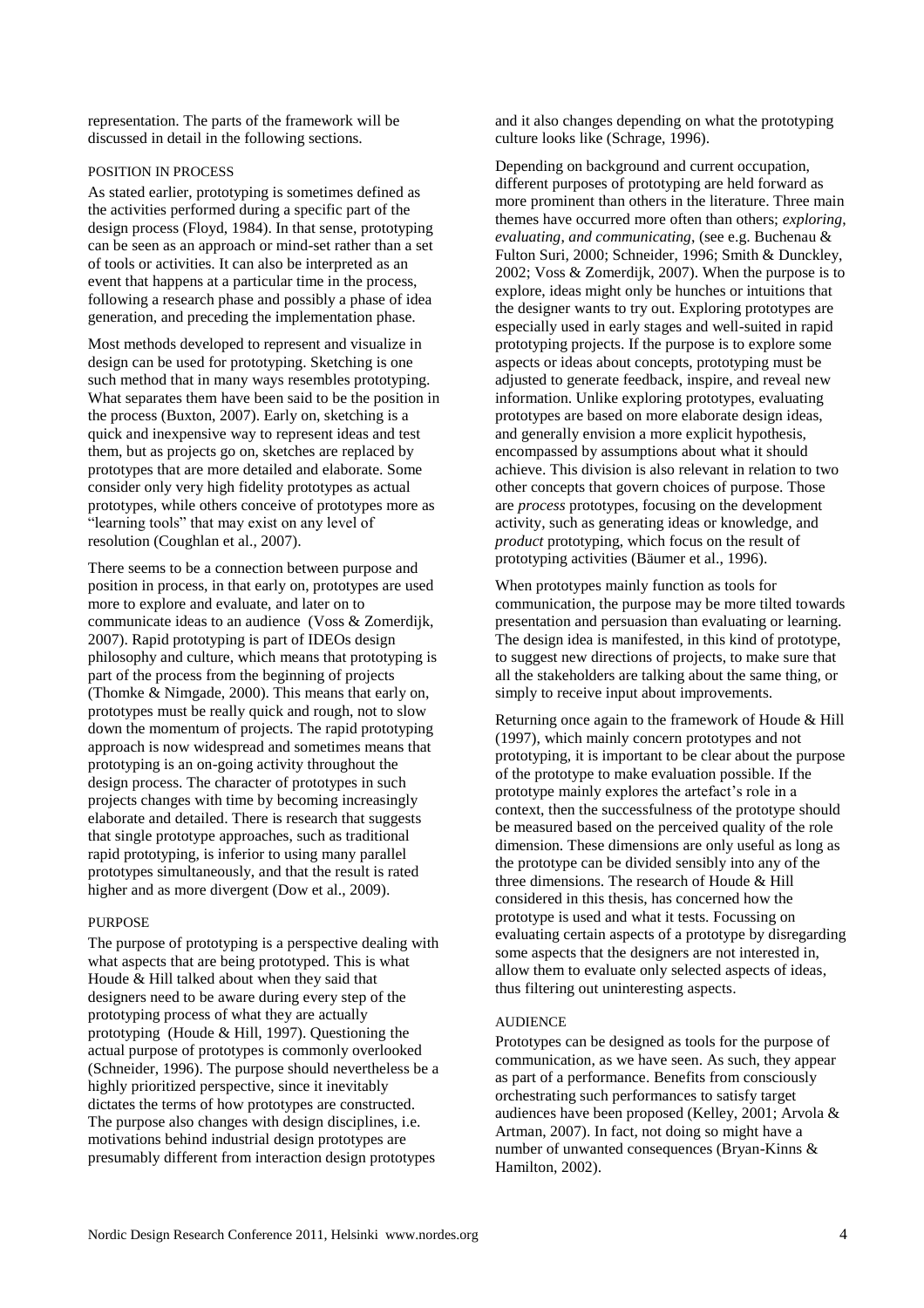It is recommended that the fidelity should be at par with the audience"s ability to interpret and understand the prototype – its' role and purpose - while at the same time elicit feedback at a meaningful level (Bryan-Kinns & Hamilton, 2002; Samalionis, 2009; Markensten, 2005). The most likely audiences can be categorized as *clients*, *users/customers*, and *colleagues*. Each one can be broken down into smaller categories; colleagues for instance might be divided into designers with a variety of backgrounds, business strategists, brand consultants, usability experts, project- and business managers, and so on. When the audience is a client, the main aim is typically to sell an idea, support the client in an acquisition process, or convince the client to proceed with a project. Users and customers are usually involved to evaluate and test the prototypes, perhaps as part of the data collection before introducing changes and ideas to clients.

Understanding who the audience also helps understand the prototype itself and even when the audience is made up of other designers, perhaps designers that work together every day, differences of background, culture, or language might force them to consider how and what to communicate (Erickson, 1995; Blomkvist & Holmlid, 2009). Kelley (2001) has provided a number of examples of how prototypes have helped improve communication with clients, and says that they do so by taking on the role of "a spokesperson for a particular point of view" (p. 39). This enables all stakeholders to understand, and question, that viewpoint.

Schrage (1996) has argued that there is something fundamentally wrong with how requirements are generated and communicated in the average software project. To be successful in client interactions and prototyping, Schrage (1996) suggested the Prototyping Partnership Principle that 1) more emphasis is put on what people do than what they say, 2) a prototype is always brought to client meetings, and 3) prototyping is done with, not for, clients.

In the participatory design approach (Ehn  $&$  Kyng, 1991) as well as in work on usability procurement, see e.g. (Markensten, 2005) prototyping with clients and users is an assumed practice. Given that prototyping is a social situation, the kind of feedback given in a prototyping process will inherently be influenced by the relationship between the designer and the audience. This relationship has been examined in relation to prototyping in service design (Blomkvist & Holmlid, 2011).

# **TECHNIQUE**

Another perspective in the framework is technique, many times also referred to as tool or method. Technique should be chosen with the other perspectives in mind; the purpose justifies the method, just as the required fidelity, the target audience, and position in process dictates what technique or tool should be used. It is ultimately up to the designers to choose what method to use, and the experience and skill of the

designers will to a large extent affect the successfulness of the method.

Techniques and tools encompass methodical frameworks (Buchenau & Fulton Suri, 2000; Mehlenbacher, 1993; Sato & Salvador, 1999). A suggested classification of techniques in software development (Floyd, 1984), outline design approaches relevant for prototyping; *modular design*, *dialogue design*, and *simulation*. The tools for prototyping in early software prototyping were mainly purposegeneral, but the need for new purpose-specific tools has been made evident (Floyd, 1984). The development of tools, techniques and methods go hand-in-hand and follow the advances of design at large. Popular tools and techniques in interface design are e.g. sketches, mockups, paper prototypes, video prototypes, wizard of Oz and scenarios.

# **FIDELITY**

Fidelity corresponds to what Beaudouin-Lafon & Mackay (2007) termed precision. Fidelity is the level of refinement or degree of detail displayed by a prototype. This "level" is a way to assess how closely the prototype resembles a finished product, (artefact or service) and how much of the information or interactivity it portrays. Parts that are low-fidelity are usually thought of as more open for discussion while high-fidelity is said to communicate that the element is already finished and decided, and thus not open for discussion. Low- and high-fidelity is sometimes seen as the most general way to distinguish between prototypes (Rudd et al., 1996), and attempts to expand the fidelity concept to include all possible kinds of prototypes have been made (McCurdy et al., 2006).

Some research has shown that simply dividing prototypes into low- versus high-fidelity can be problematic (Lim et al., 2008; McCurdy et al., 2006). The problem with only high- and low-fidelity is that the same prototype may be both high and low level at the same time - in diverse (or the same) aspects. For instance, a prototype may be partly crude and rudimentary in one aspect, and partly refined in other aspects to direct feedback to a certain area.

Prototypes can thus be of different fidelity in regard to different aspects such as graphics, weight, content, and so on. This prompted McCurdy et al. (2006) to suggest that "it is useful to conceive of prototypes along five orthogonal axes:

- level of visual refinement,
- depth of functionality,
- breadth of functionality,
- level of interactivity, and
- $\bullet$  depth of data model." (p. 1240)

This allows for a more nuanced way for designers to talk about and structure their prototypes, enabling them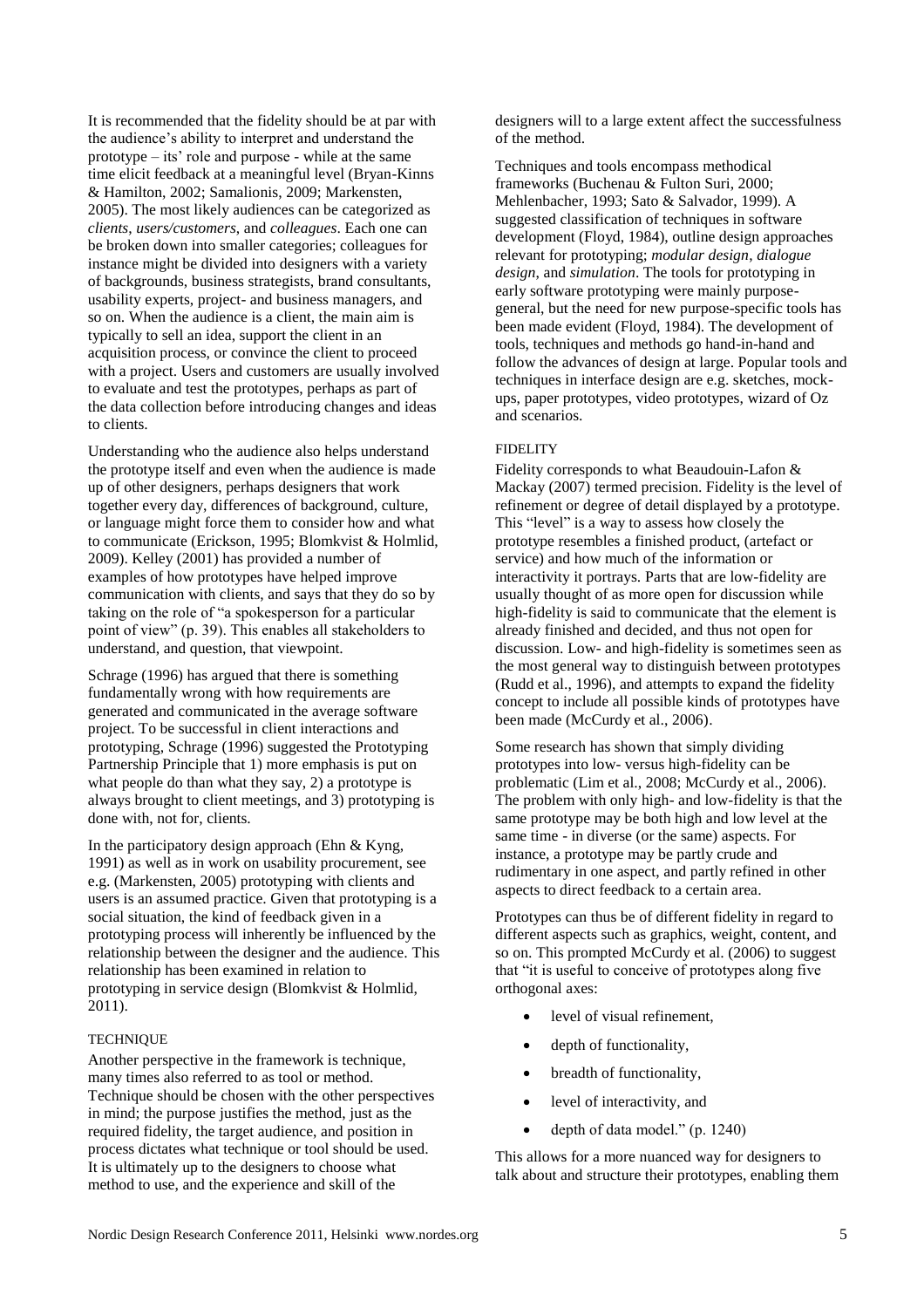to predict more precisely how to evaluate and what kind of feedback they will generate. Notice that what Beaudouin-Lafon & Mackay (2007) called the interactivity dimension in prototyping is included in this list. Different levels of interactivity can be said to be aspects of the fidelity of prototypes just as well as surface properties or amount of data represented. Beaudouin-Lafon & Mackay's concept of interactivity corresponds roughly to the feel (in Houde & Hill, 1997) of the system in this framework – what it feels like to use an artefact.

There seems to be somewhat of a consensus that resolution decides what kind of feedback you will get (Buxton, 2007; Wong, 1992), though the preferred level of detail is not necessarily agreed upon. For instance, Buxton (2007) promote low-tech (and low-fidelity) prototypes, while Holmquist (2005) suggests that to generate reliable information the representation must give a realistic impression. Bryan-Kinns & Hamiltons work (2002) also suggest that the match of fidelity of different aspects, such as graphic and interaction, is important and might benefit from some level of coherence.

Finally, to investigate how a new element relates to the larger context, or explore the context of use, *horizontal* prototypes can be constructed. The types that explore more deeply, selected elements of prototypes, or specific functionality, are called *vertical* prototypes (Floyd, 1984). Beaudouin-Lafon & Mackay (2007) also distinguish between horizontal, vertical, task-oriented and scenario-based prototypes under the prototyping strategies rubric. Horizontal and vertical prototypes are different types of prototypes in this framework, while task-oriented and scenario-based are prototyping approaches or purposes (that utilise prototypes), referring to the activity of prototyping.

#### REPRESENTATION

Finally, prototypes can be thought of from the perspective of how they are represented, what they actually look like and how they are materialised. Even complete artefacts that enable prototyping to be carried out are part of the representation perspective, as well as locations or situations. Representation is part of many conceptualisations of prototyping. In Lim et al. (2008) representation is roughly the same as material, which is seen as one of the manifestation dimensions. In Beaudouin-Lafon & Mackay (2007) this dimension is referred to as "form".

Choices of how prototypes are manifested are in many ways based on economical judgments. Early in projects it is wise to choose cheap or already existing materials, that are easy to work with and adjustable. Cheaper materials allow for more testing, which in turn let designers try out more assumptions about design ideas. As the project progresses and the idea become more precise, more expensive materials can be chosen that more precisely convey the intended impression of the prototype. This perspective might be especially

interesting for design disciplines such as architecture, product design and graphic design (Beaudouin-Lafon & Mackay, 2007).

### DISCUSSION

We have seen that a lot of knowledge has been generated about prototyping and many existing methods for prototyping are now being used in new contexts. This is an example of how prototyping is moving "away from the traditional design disciplines that are founded on the materiality of the artefact (graphic, product, space, software, architecture, etc.) and instead [organized] around human experience domains such as learning, creating, healing, living, working, playing, shopping, etc." (Sanders, 2006, p. 30). How well the existing knowledge about prototyping meets these new challenges is explored further here.

## CHALLENGES

Five challenges that have been mentioned by service design practitioners was introduced earlier; inconsistency, authenticity, validity, intangibility and time. Some of these challenges can be directly addressed by existing prototyping approaches while others seem to be a little more problematic. Intangibility is addressed by the framework in the shape of techniques such as e.g. *experience prototyping* (Buchenau & Fulton Suri, 2000), various types of *role playing* (Sato & Salvador, 1999), *bodystorming* (Oulasvirta et al., 2003), and *design games* (Brandt, 2006). These techniques are not limited to physical objects or interfaces, but also concern human experiences and involve social relations and multiple stakeholders (Kurvinen et al., 2008).

Inconsistency and time are different parts of the same problem in a sense. They both are results of the dynamic and complex nature of services. To deal with these challenges, designers need to employ a holistic approach to service prototyping that involve many stakeholders and try to capture whole service experiences that take place over time and is distributed over a lot of different people. Knowledge about how to approach participatory prototyping (Brodersen et al., 2008) has also been generated recently.

To deal with the challenge of prototyping (in) servicescapes, a holistic approach is needed. In the framework, the perspective of representation deal with many of the aspects of servicescapes but in service design, knowledge about representation needs to be applied holistically, to represent complete service experiences. To deal with validity and authenticity on the other hand, a new perspective for the framework is suggested; validity.

# VALIDITY

Working with authentic people and situations is important for service designers. Some choose not to use role-playing because it will not generate reliable responses and data. This is also why some refrain from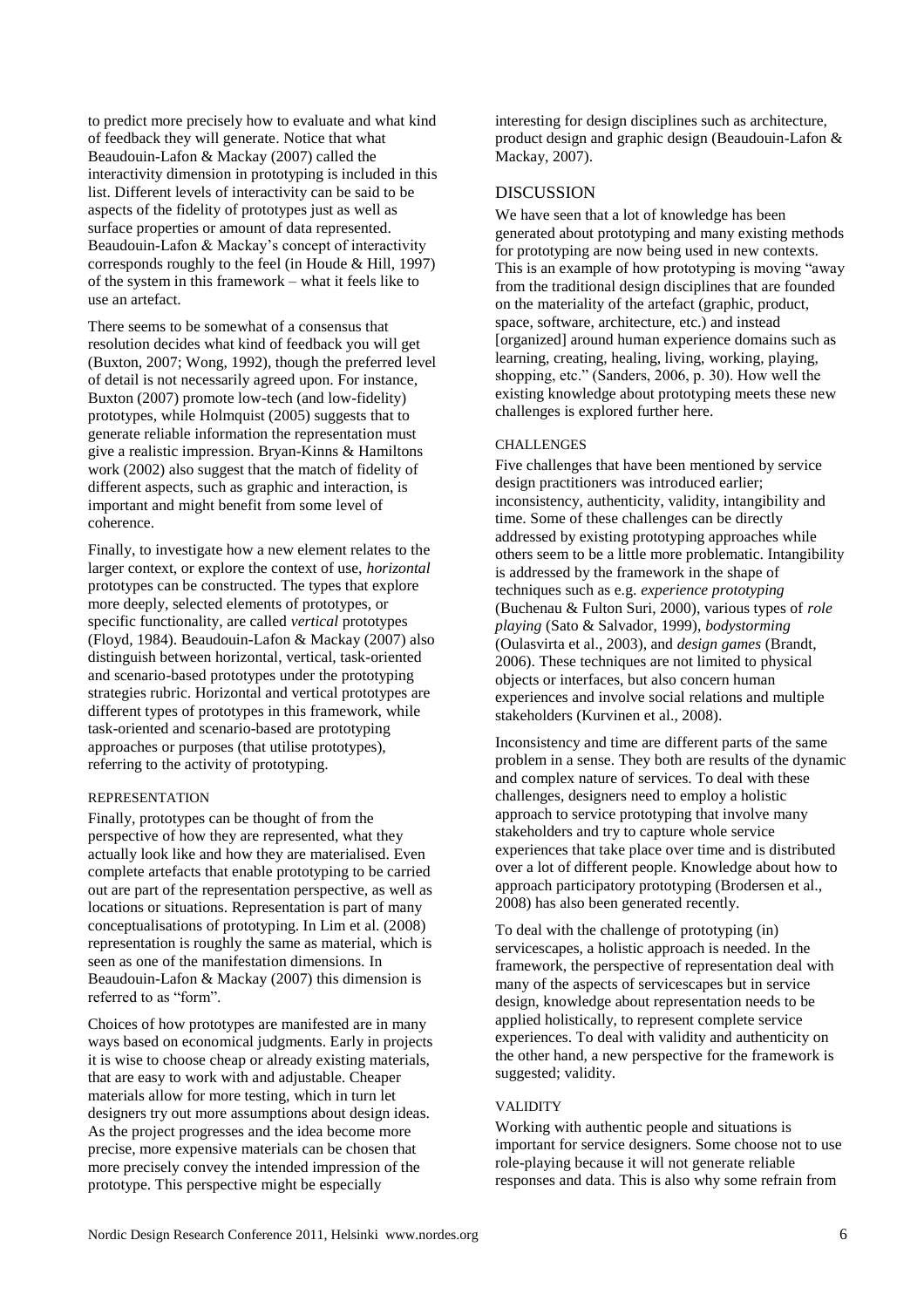using personas – they feel it will stereotype people – a question raised also in an academic context recently (Turner & Turner, 2010).

The added perspective of validity is closely related to fidelity but concern the larger context of implementation, use, and location, as well as the use of real people. When it comes to new design contexts, such as services, it's important that aspects of the servicescape and the complex network of actors are consciously considered. The setting should approximate the intended implementation context as closely as possible. This improves the reliability of feedback during evaluation (Convertino et al., 2004) and potentially increases the usefulness of ideas generated based on the prototype.

The validity of prototypes depends on how similar the test and implementation contexts are. This means that ideally you want all the stakeholders present already during prototyping. This helps avoid the risk that: "prototyping may "oversell" the system by creating unrealistic expectations." (Ilvari & Karjalainen, 1989, p. 42; see also Alavi, 1984). This also helps by training the front-line staff in delivering the service and by decreasing the risk of unforeseen problems associated with inconsistency and time.

Another aspect associated with the inclusion of stakeholders in prototyping services is who authors the prototype (Blomkvist & Holmlid, 2011), and what that means for the power relations. Author is the final suggested improvement to the existing prototyping framework.

## AUTHOR

The creator, the author, of the prototype is not a prioritized perspective or consideration in the literature. There are three aspects of this potentially important perspective – one is what associations the evaluators of prototypes have in relation to the author of the prototype, the second is the possibility for users/customers to take part in the creation of prototypes, and the third is related to organizational matters such as design management, ownership and resources.

If the designer is associated with the company for which the prototype is constructed, users or other stakeholders that evaluate it might adjust their feedback depending on power relations, ill-will/good-will, personal gains, fears, and so on. In one case, a design team worked together with a service provider that managed some of their customer relations in an office. The designers put a machine in the office that allowed customers to carry out some of their errands. The front-line staff however, perceived the machine as a threat that might potentially replace them. To deal with the situation, the staff put signs on the machine during the prototype phase, saying that the machine was out of order. This example underlines the importance of the author perspective.

Since service design is cross-disciplinary and relies heavily on co-creation approaches, a lot of people need to be able to take part, evaluate, and understand the design process. A suggested way to tackle this problem is to make the service prototypes as transparent as possible: "it should be transparent to all actors during the design process. In service design, the prototype is more a glass box than a black box. Practitioners should make prototypes available to discussion and dialogue, both internally in relation to teamwork and externally in relation to clients." (Saco & Goncalves, 2008, p. 18).

When it comes to ownership within an organization, traditionally designers has been functionally organized (Svengren, 1995). That is, graphic designers have been working at the PR-department, industrial designers at the product development department, etc. Prototypes and prototyping in consequence, have been an issue for a functional sub-unit in organizations. A service prototype, on the other hand, has no such functional home-ground. In service driven organizations the service offering, which is the object of the prototype, is a matter for the operative core of the organization as well as the strategic management, which calls for careful and deliberate holistic prototyping.

# TOWARDS A SERVICE PROTOTYPING FRAMEWORK

The perspectives of validity and author are suggested as helpful additions to existing knowledge on prototyping. This results in a final framework that can be seen in Figure 2.



Figure 2: The framework of perspectives on prototyping and prototypes.

The top of the framework visualisation represents the prototype. It is governed by representation – what it actually looks like, what information it contains, and other perceivable aspects, and what roles are represented in it. All these aspects can also be represented in various levels of fidelity. Below the prototype level is the activity level, representing how the prototype is used and what prototyping technique is used. This level, in turn, is built on the stakeholder level, representing the different viewpoints that an audience can have. The audience of the prototype needs to understand the technique and the representation, thus influencing both the activity and prototype level. The audience will also change with both time and purpose. The purpose will be different depending on where in the process the prototyping activities takes place.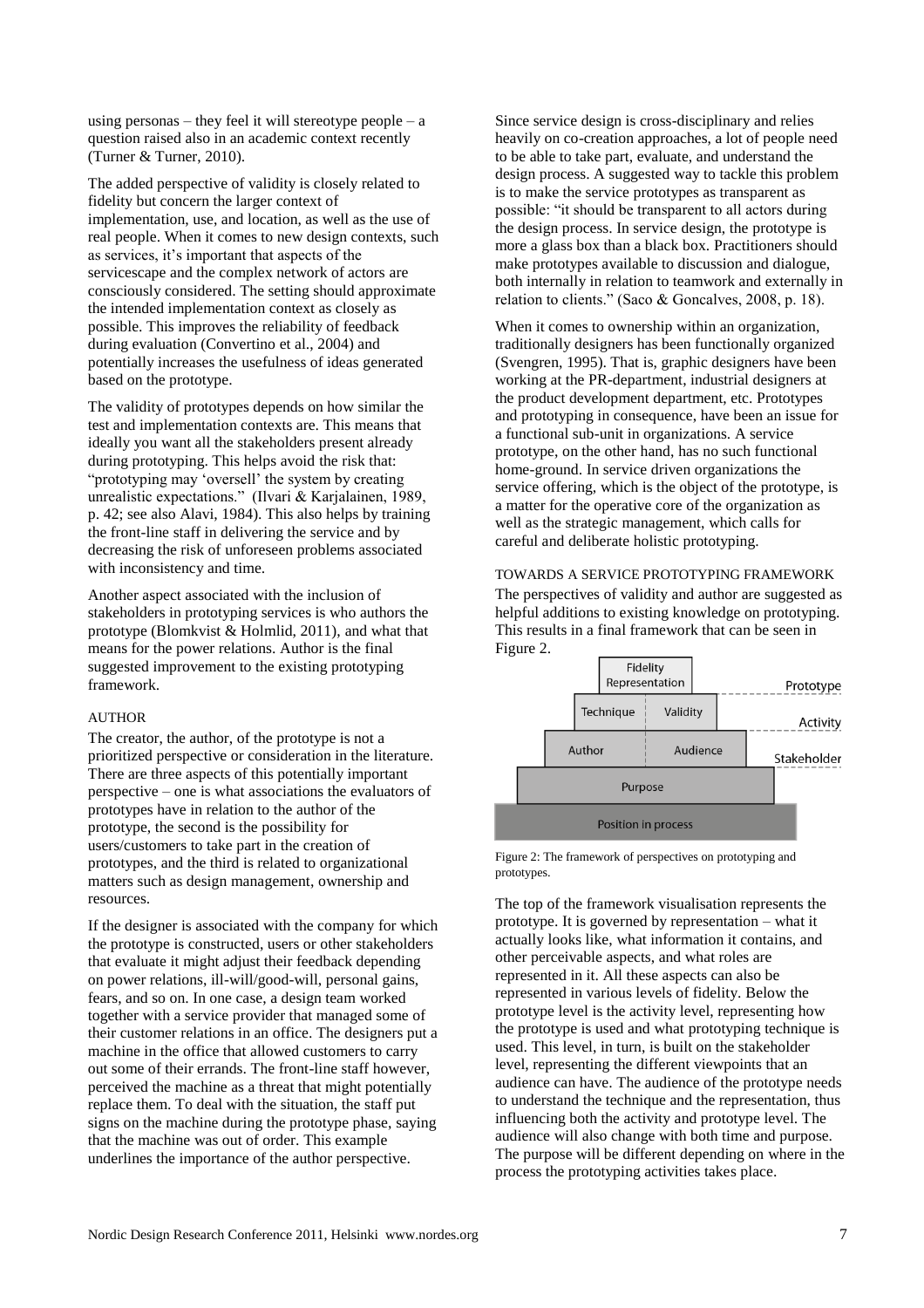The additional perspectives are validity and author. Validity is placed on the activity level, to represent the context in which the prototype is used or evaluated. Validity is closely related to technique and depends on what the prototype is and what category of service is being prototyped. Technique is a choice about how the prototype should be used, while validity on the other hand, has to do with how it should be tested and evaluated, on the other end of the scale. On the next level we find the author perspective, on the same level as the audience. The author of the prototype influences what technique to use and how to represent the prototype. The author also has power to influence in what context the prototype should be tested or used, thus effecting the audience"s perception of the prototype. This means that also the author and audience perspectives represent opposite sides of the same situation.

The position in the process is slightly different from the other perspectives, since it doesn"t directly relate to human choices or activities, but rather at what time the prototyping occurs. It can be argued that the purpose and position in process should be at the same level of the framework, since choices affect when prototyping occurs. In service design, the top level, the prototype, might be represented only by people, doing things together, or whole service systems, like buildings and servicescapes. In these cases, the activity is much more important than the actual representation.

# **CONCLUSION**

This framework makes assumptions about prototyping explicit and helps us understand what it is that needs to be added to existing knowledge to support the prototyping of services. Dividing the perspectives into stakeholder, activity, and prototype and visualising them as increasingly higher up in a pyramid, suggests a way to approach prototyping. A basic assumption here is that service prototyping can be based on earlier approaches and knowledge generated in other fields, but needs to be redefined and complemented as a practice in its own right. The perspectives of validity and author are suggested as helpful additions to existing knowledge. Further research within both those areas is however needed to complement existing knowledge.

The perspectives can be used in design education to highlight different aspects of prototypes and prototyping. This is then a way for students to conceptualise and structure their knowledge and it offers a way to problematize the different areas. Different strategic design decisions can also be based on deliberations of the various aspects of the framework and in reference to certain levels of the pyramid. For researchers, the framework makes knowledge available and areas where the framework should be supported and complemented can be identified, thus supporting future research endeavours.

# **REFERENCES**

- Alavi, M. (1984). An Assessment of the Prototyping Approach to Information Systems Development. *Communications of the ACM, 27*(6), 556-563.
- Arvola, M., & Artman, H. (2007). Enactments in Interaction Design: How Designers Make Sketches Behave. *Artifact*, 106-119.
- Bally, L., Brittan, J., & Wagner, K. H. (1977). A prototype approach to information system design and development. *Information & Management, 1*(1), 21-26.
- Bäumer, D., Bischofberger, W. R., Lichter, H., & Züllighoven, H. (1996). User Interface Prototyping - Concepts, Tools, and Experience. *Proceedings of the 18th international conference on Software engineering* (pp. 532-541). Berlin, Germany: IEEE Computer Society.
- Beaudouin-Lafon, M., & Mackay, W. E. (2007). Prototyping tools and techniques. In A. Sears, & J. A. Jacko (Eds.), *Human-Computer Interaction Handbook: Fundamentals, Evolving Technologies, and Emerging Applications* (2nd ed., pp. 1017- 1039). Boca Raton, FL, USA: CRC Press.
- Bitner, M. J. (1992). Servicescapes: The Impact of Physical Surroundings on Customers and Employees. *Journal of Marketing*(562), 56-71.
- Blomkvist, J., & Holmlid, S. (2009). Examplars in Service Design. *The First Nordic Conference on Service Design and Service Innovation.* Oslo.
- Blomkvist, J., & Holmlid, S. (2010). Service prototyping according to service design practitioners. *ServDes.2010.* Linköping, Sweden: Linköping university electronic press.
- Blomkvist, J., & Holmlid, S. (2011). Service designers on including stakeholders in service prototyping. *Proceedings of Include 2011.* London, UK.
- Brandt, E. (2006). Designing Exploratory Design Games: A Framework for Participation in Participatory Design? *Proceedings of the ninth Participatory Design Conference 2006* (pp. 57-66). Trento, Italy: ACM.
- Brodersen, C., Dindler, C., & Iversen, O. S. (2008). Staging imaginative places for participatory prototyping. *CoDesign, 4*(1), 19-30.
- Bryan-Kinns, N., & Hamilton, F. (2002). One for all and all for one? Case studies of using prototypes in commercial projects. *NordiCHI* (pp. 19-23). Århus, Denmark: ACM.
- Buchenau, M., & Fulton Suri, J. (2000). Experience Prototyping. *Proceedings of the 3rd conference on Designing interactive systems: processes,*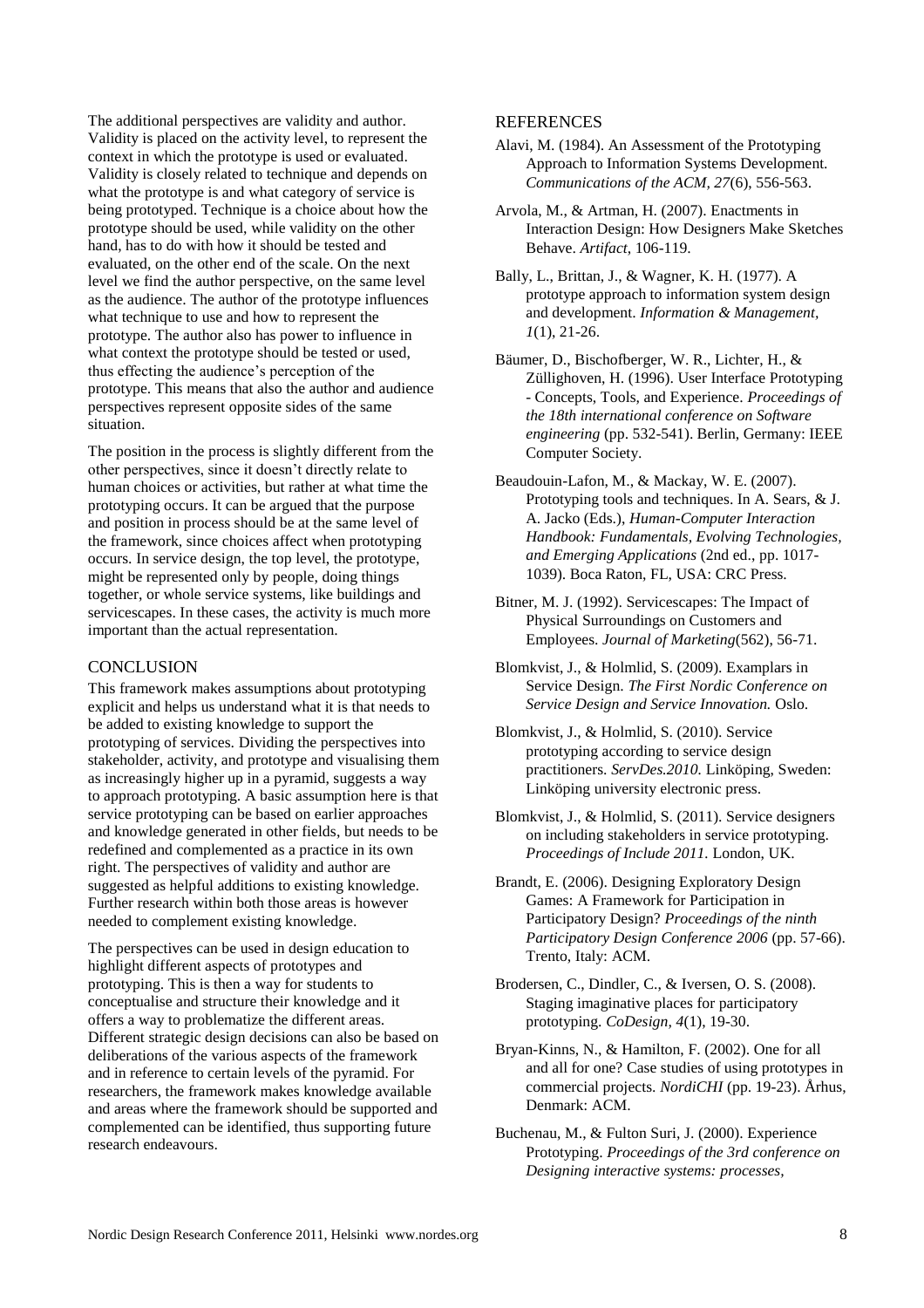*practices, methods, and techniques* (pp. 424-433). New York: ACM.

Budde, R., & Züllighoven, H. (1992). Prototyping revisited. *Information Technology & People, 6*(2- 3), 97-107.

Buxton, W. (2007). *Sketching User Experiences: getting the design right and the right design.* San Francisco, CA: Morgan Kaufmann.

Convertino, G., Neale, D. C., Hobby, L., Carroll, J. M., & Rosson, M. B. (2004). A Laboratory Method for Studying Activity Awareness. *NordiCHI* (pp. 313- 322). Tampere: ACM.

Coughlan, P., Fulton Suri, J., & Canales, K. (2007). Prototypes as (Design) Tools for Behavioral and Organizational Change. *The Journal of Applied Behavioral Science, 43*(1), 122-134.

Dow, S. P., Glassco, A., Kass, J., Schwarz, M., & Klemmer, S. R. (2009, September). The Effect of Parallel Prototyping on Design Performance, Learning, and Self-Efficacy. *Stanford Tech Report*, 10. Stanford, CA, USA.

Ehn, P., & Kyng, M. (1991). Cardboard Computers: Mocking-it up or Hands-on the Future. In J. Greenbaum, & M. Kyng, *Design at Work: Cooperative Design of Computer System.* Lawrence Erlbaum Associates.

Erickson, T. (1995). Notes on Design Practice: Stories and Prototypes as Catalysts for Communication. In J. Carroll (Ed.), *Scenario-Based Design: Envisioning Work and Technology in System Development* (pp. 37-58). New York: Wiley & Sons.

Floyd, C. (1984). A systematic look at prototyping. *Approaches to prototyping*, 1-18.

Harper, D. (n.d.). Retrieved 01 09, 2011, from Online Etymology Dictionary: http://www.etymonline.com/index.php?search=pro totype&searchmode=none

Hollins, G., & Hollins, B. (1991). *Total Design: Managing the Design Process in the Service Sector.* London, UK: Pitman.

Holmlid, S. (2007). Interaction design and service design: Expanding a comparison of design disciplines. *Nordes.* Stockholm.

Holmquist, L. E. (2005). Prototyping: Generating Ideas or Cargo Cult Designs? *interactions*, 48-54.

Houde, S., & Hill, C. (1997). What do Prototypes Prototype? . In M. Helander, P. Landauer, & P. Prabhu, *Handbook or Human-Computer Interaction (2nd Edition ed.).* Amsterdam: Elsevier Science B. V.

Ilvari, J., & Karjalainen, M. (1989). Impact of Prototypingon on User Information Satisfaction During the IS Specification Phase. *Information and Management, 17*, 31-45.

Kelley, T. (2001). Prototyping is the shorthand of Design. *Design Management Journal, 12*(3), 35- 42.

Kurvinen, E., Koskinen, I., & Battarbee, K. (2008). Prototyping Social Interaction. *Design Issues, 24*(3), 46-57.

Lim, Y.-K., Stolterman, E., & Tenenberg, J. (2008). The Anatomy of Prototypes: Prototypes as Filters, Prototypes as Manifestations of Design Ideas. *ACM Trans. Comput.-Hum. Interact, 15*(2).

Markensten, E. (2005). *Mind the Gap: A procurement Approach to Integrating User-Centred Design in Contract Development.* Stockholm: Licentiate thesis, Royal Institute of Technology.

Mayhew, P. J., & Dearnley, P. A. (1986). An Alternative Prototyping Classification. *The Computer Journal, 30*(6), 481-484.

McCurdy, M., Connors, C., Pyrzak, G., Kanefsky, B., & Vera, A. (2006). Breaking the Fidelity Barrier: An Examination of our Current Characterization of Prototypes and an Examples of a Mixed-Fidelity Success. *CHI 2006 Proceedings* (pp. 1233-1242). Montréal, Canada: ACM.

Mehlenbacher, B. (1993). Software Usability: Choosing Appropriate Methods for Evaluating Online Systems and Documentation. *Proceedings of the 11th annual international conference on Systems documentation* (pp. 209-222). Waterloo, Ontario, Canada: ACM.

Oulasvirta, A., Kurvinen, E., & Kankainen, T. (2003). Understanding contexts by being there: case studies in bodystorming. *Personal and Ubiquitous Computing, 7*, 125-134.

Rudd, J., Stern, K., & Isensee, S. (1996). Low vs. High-Fidelity Prototyping Debate. *interactions*, 77-85.

Saco, R. M., & Goncalves, A. (2008). Service Design: An Appraisal. *Design Management Review*, 19 (1), 10-19.

Samalionis, F. (2009). Can designers help deliver better services? In S. Miettinen, & M. Koivisto (Eds.), *Designing Services with Innovative Methods* (pp. 124-135). Keuruu: Otava Book Printing LTD.

Sanders, E. (2006). Design Serving People. *Cumulus working papers of the Copenhagen* (pp. 28-33). Helsinki: University of Art and Design (UIAH).

Sato, S., & Salvador, T. (1999). Playacting and Focus Troupes: Theater techniques for creating quick,